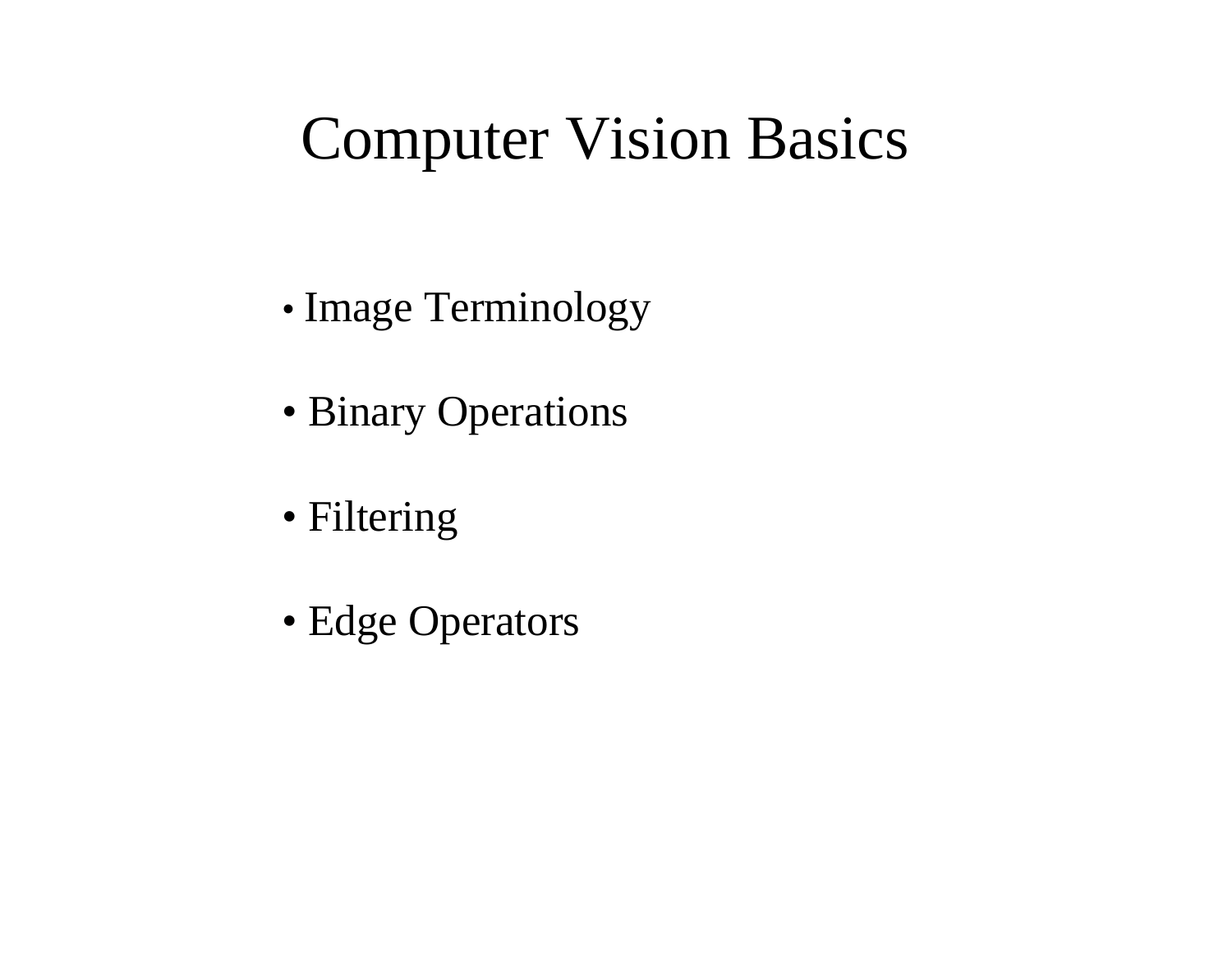#### Digital Image Terminology:



- binary image
- gray-scale (or gray-tone) image
- color image
- multi-spectral image
- range image
- labeled image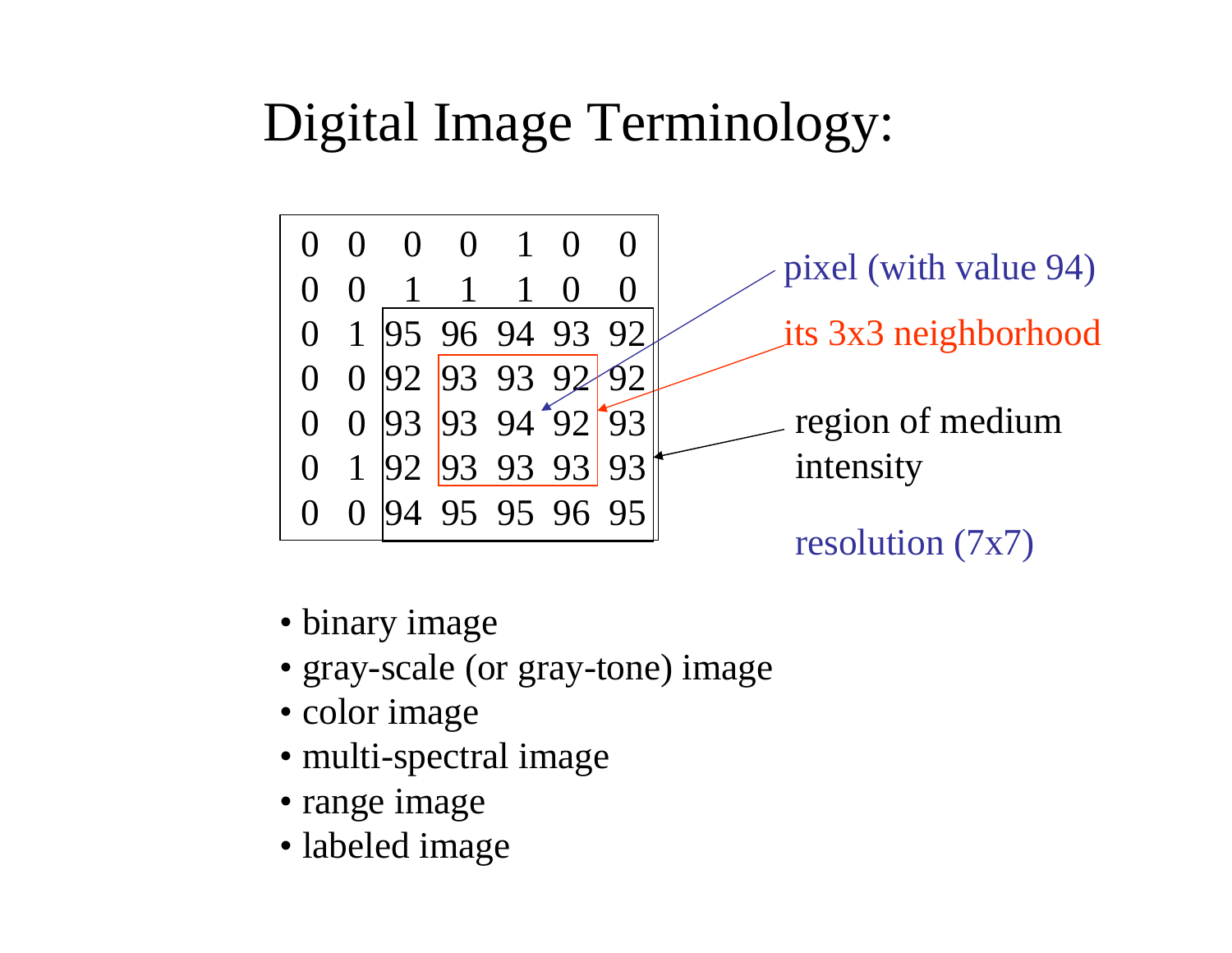#### The Three Stages of Computer Vision

• low-level

image **image** 

• mid-level

image - features

• high-level

features  $\longrightarrow$  analysis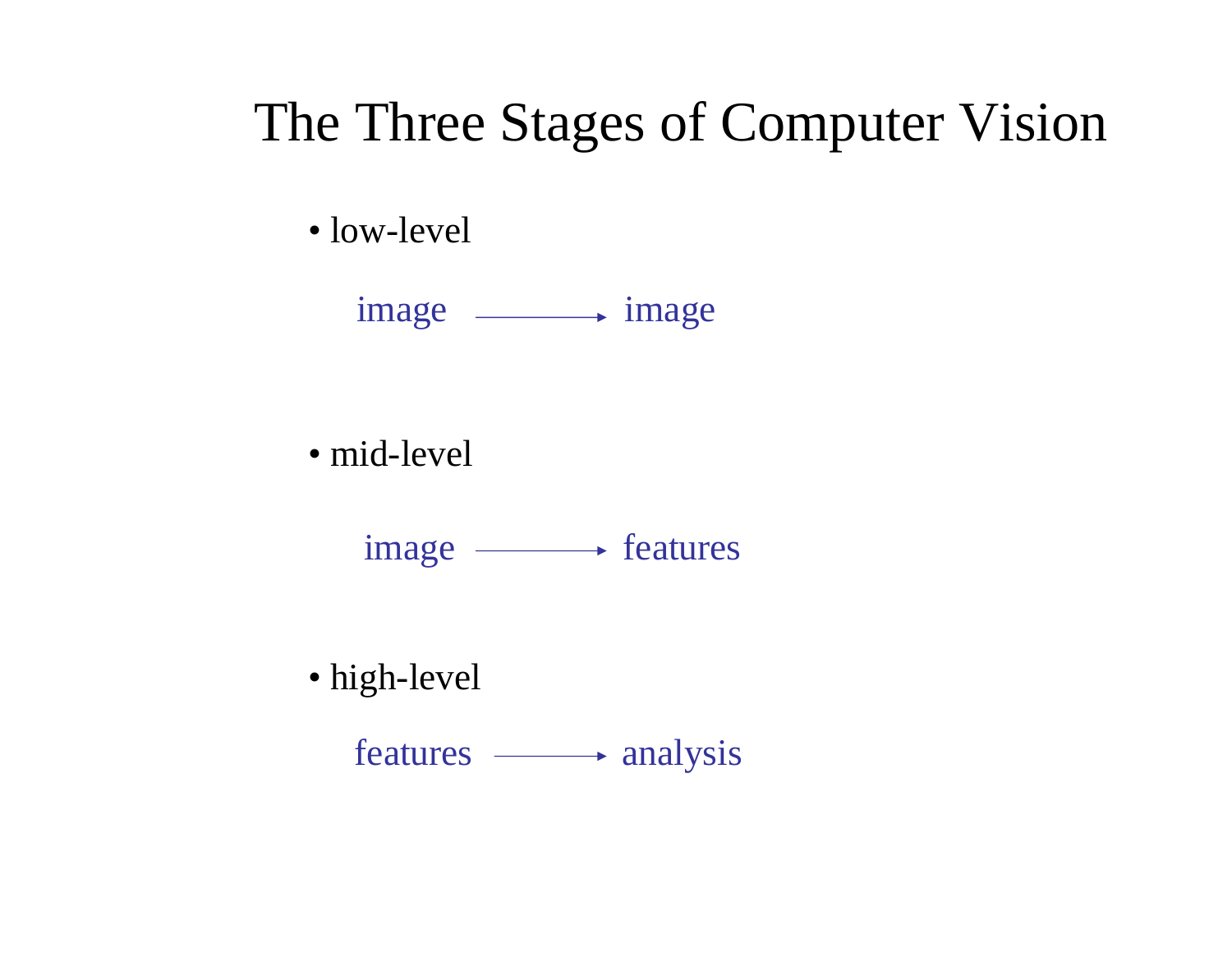#### Low-Level

#### sharpening



blurring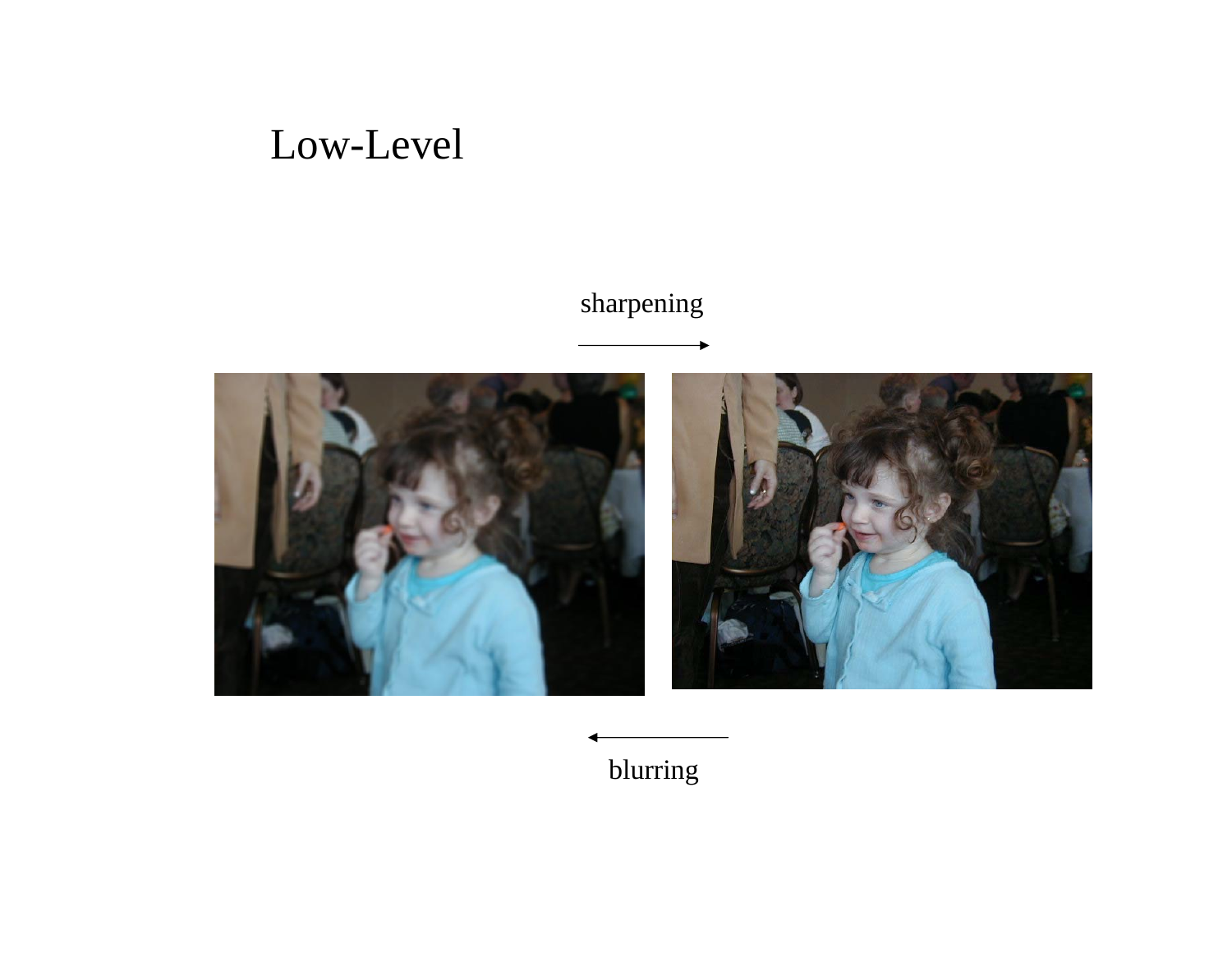#### Low-Level



Canny

ORT

data



Mid-Level





edge image circular arcs and line segments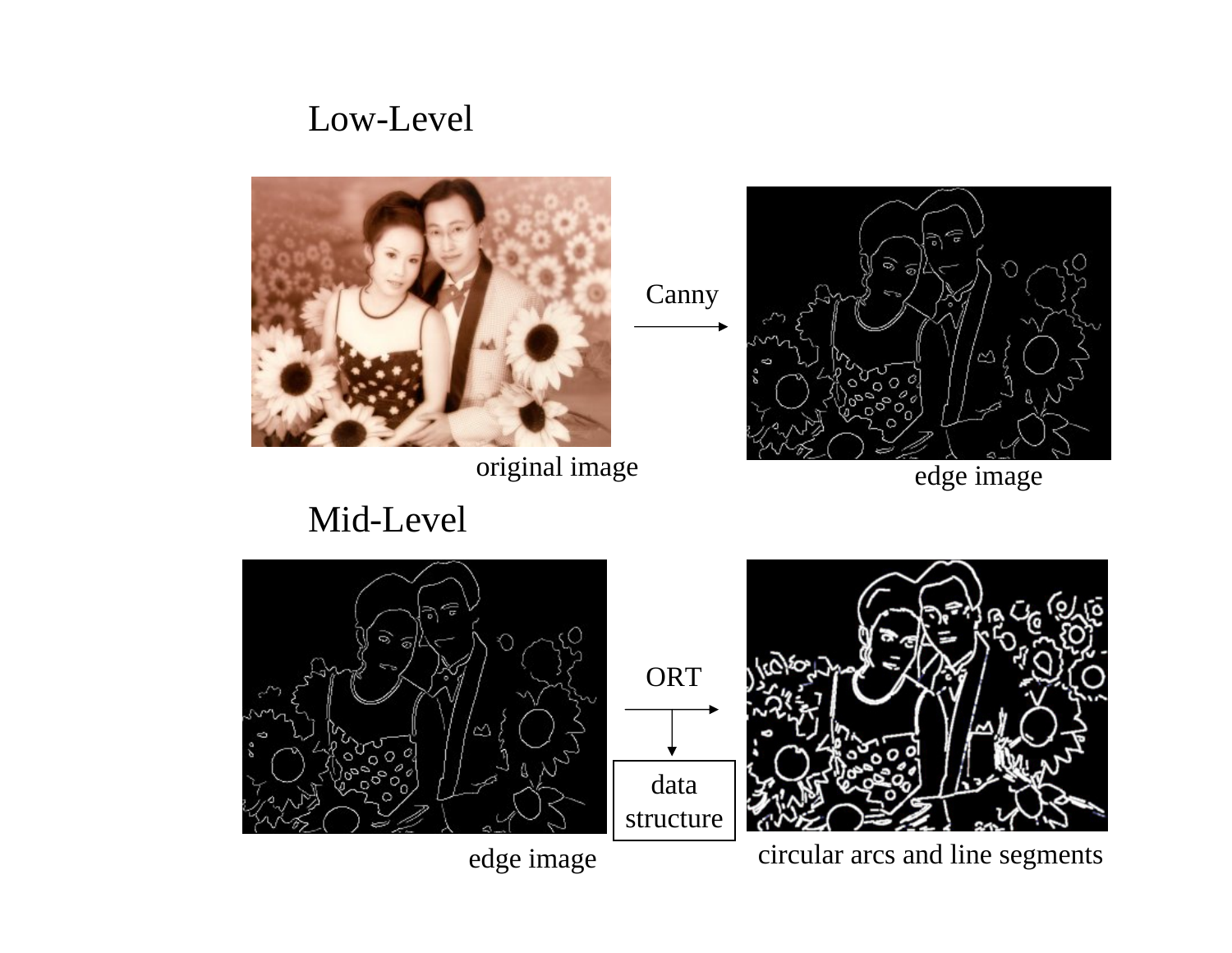#### Mid-level

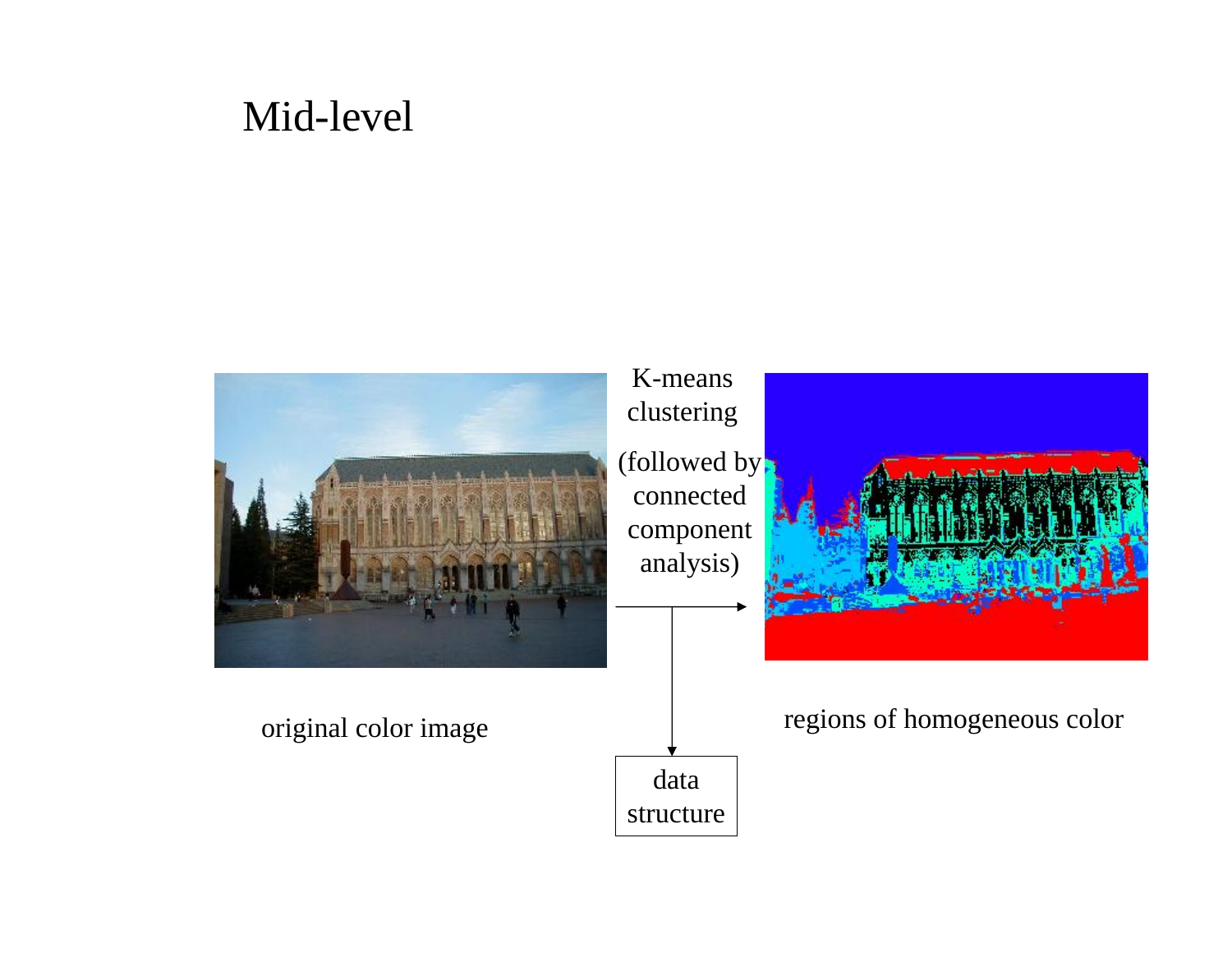#### Low- to High-Level

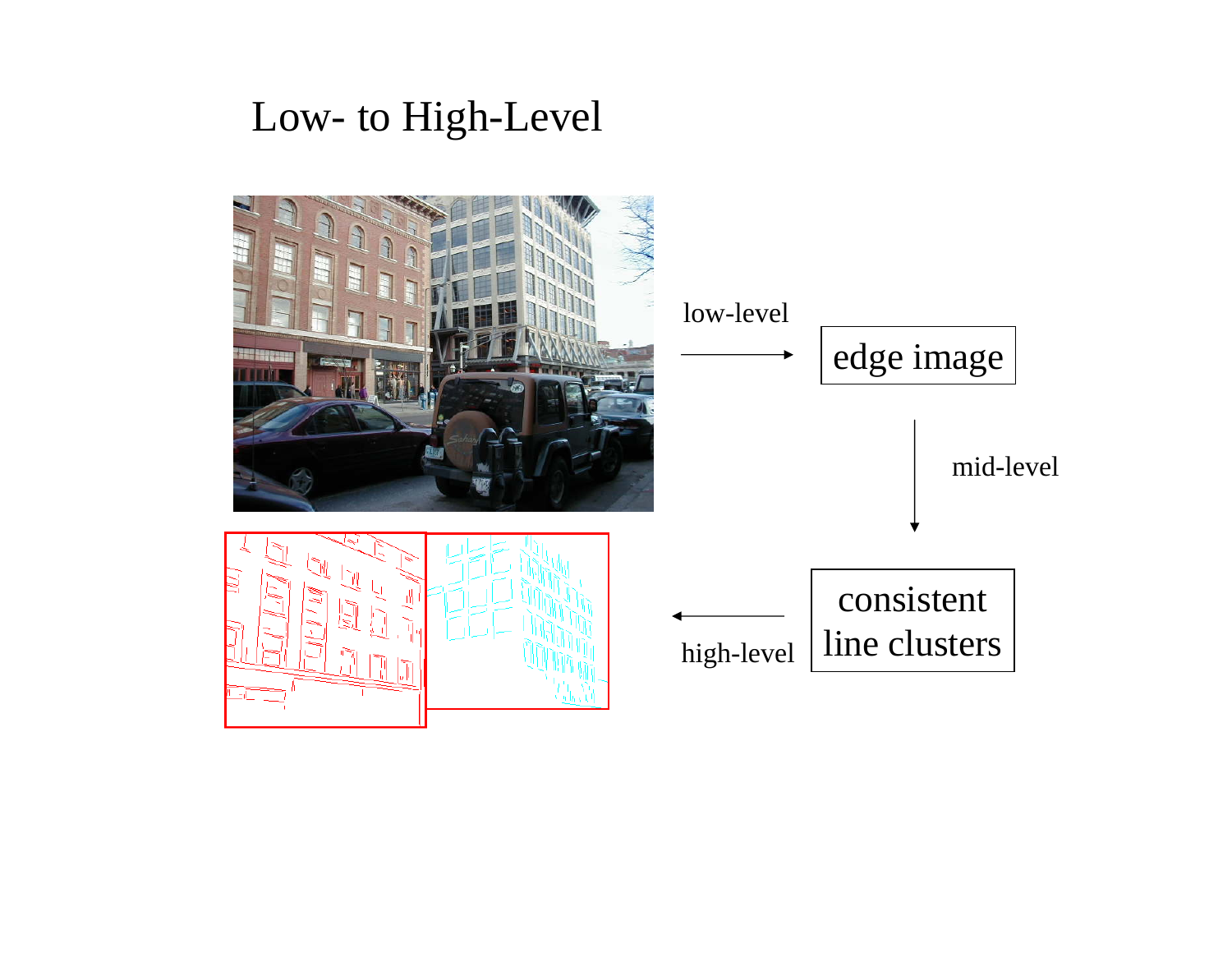# Binary Image Analysis

- used in a variety of applications: part inspection riveting fish counting document processing
- consists of a set of image analysis operations that are used to produce or process binary images, usually images of 0's and 1's.

000 100 1000 1000 0001111000 1000 000 100 1000 1000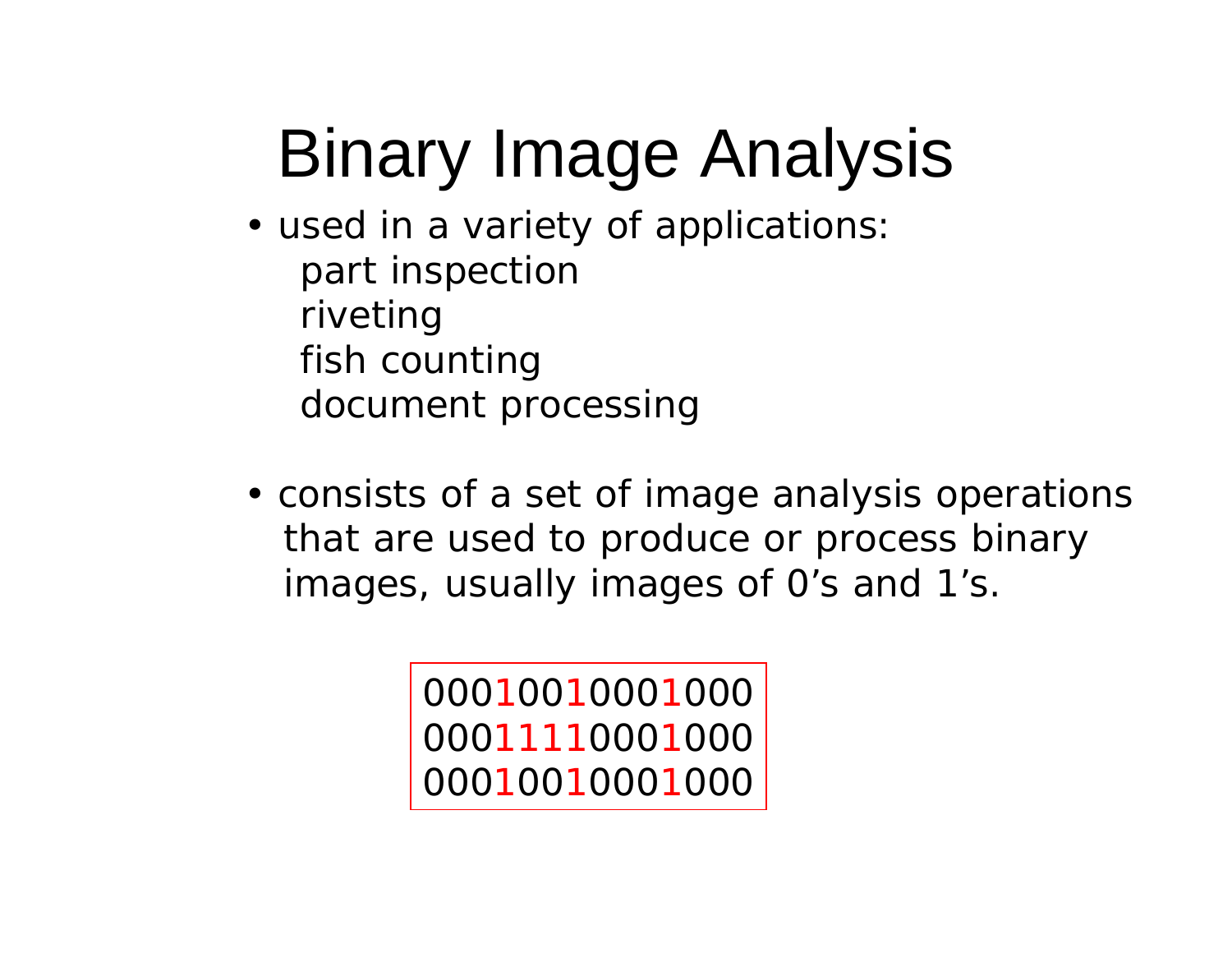### Example: red blood cell image



- Many blood cells are separate objects
- Many touch bad!
- Salt and pepper noise from thresholding
- What operations are needed to clean it up?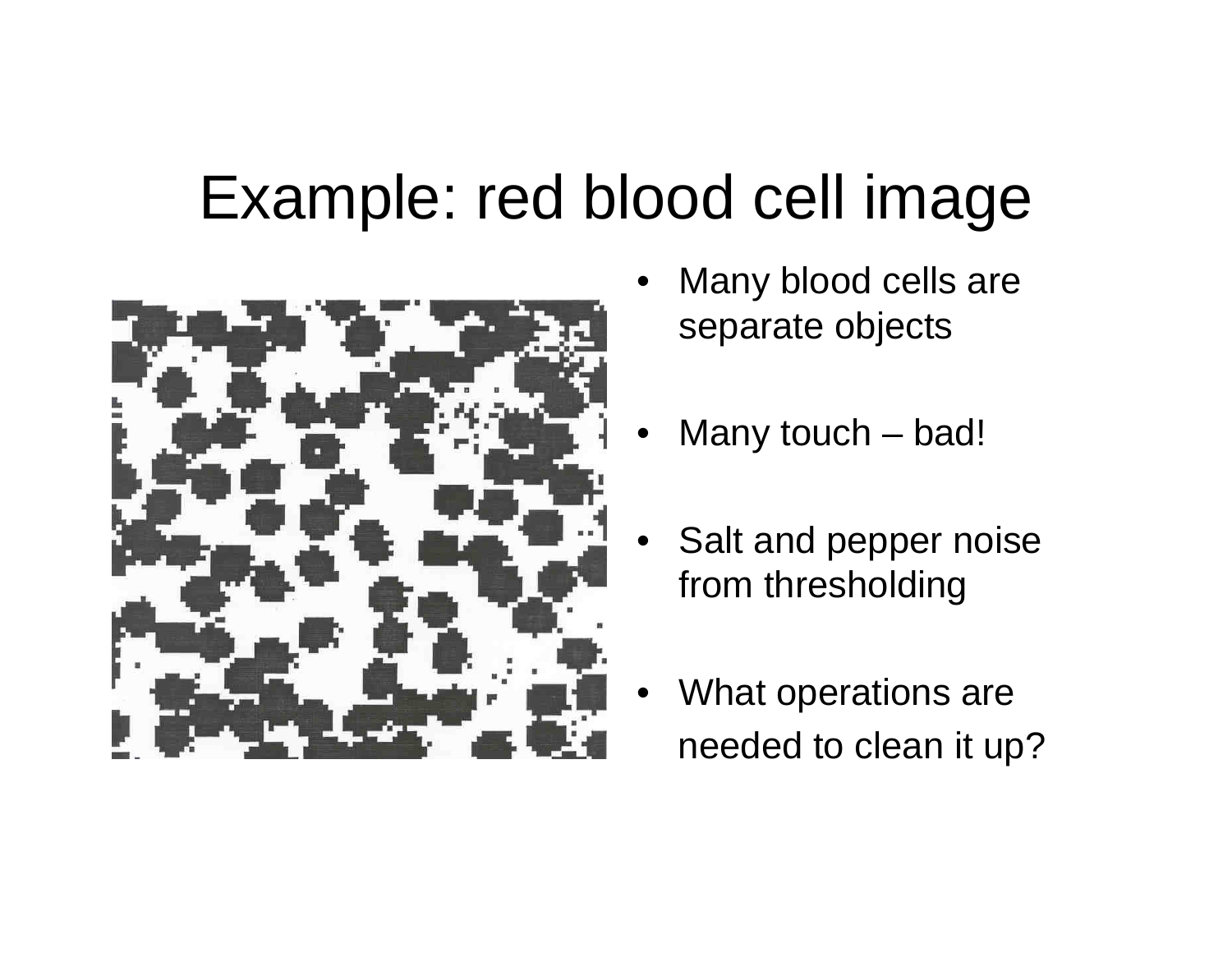# Useful Operations

- **1. Thresholding a gray-tone image**
- **2. Determining good thresholds**
- **3. Filtering with mathematical morphology**
- **4. Connected components analysis**
- **5. Numeric feature extraction**
	- **location features**
	- **gray-tone features**
	- **shape features ...**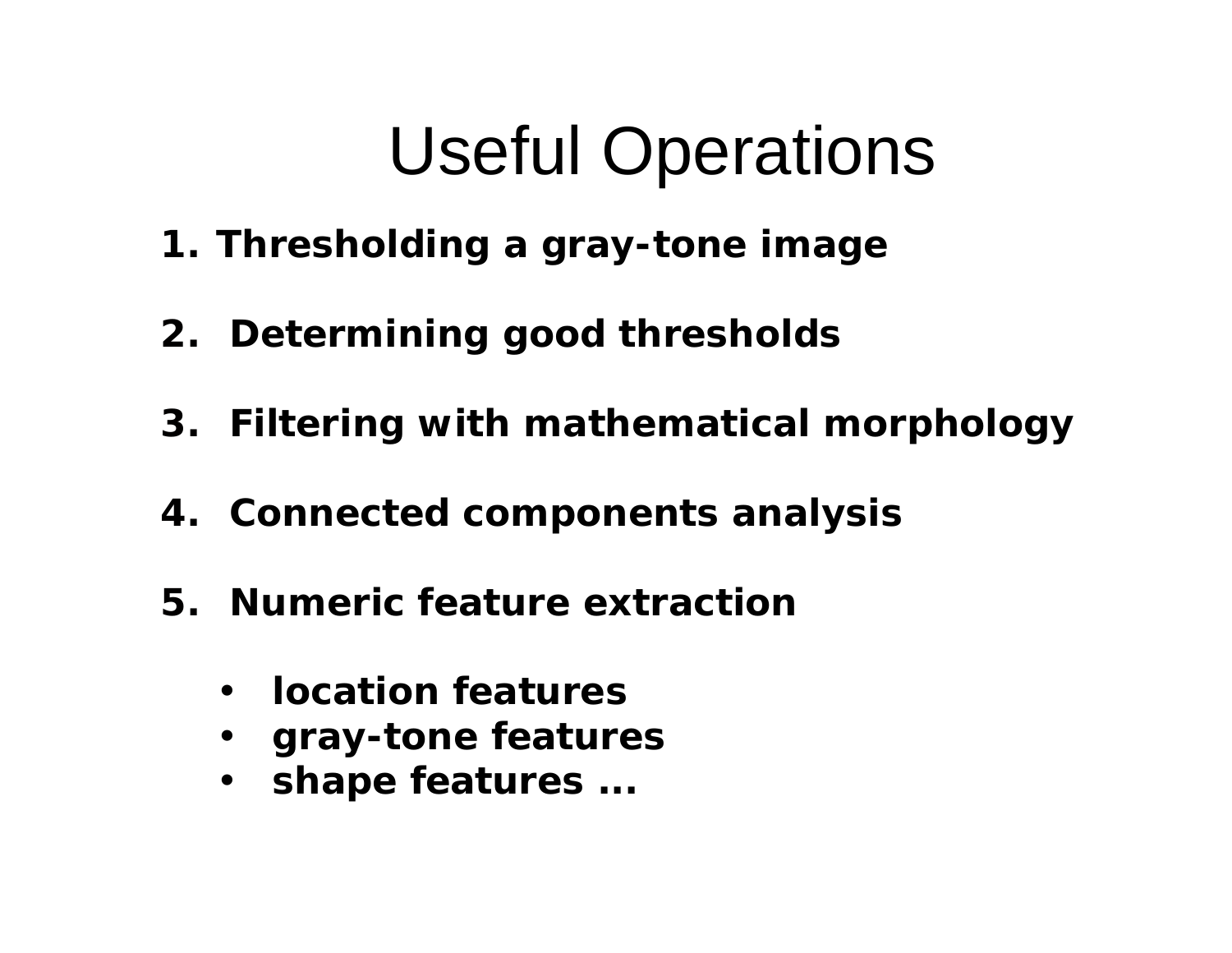# Thresholding

- Background is black
- Healthy cherry is bright
- Bruise is medium dark
- Histogram shows two cherry regions (black background has been removed)



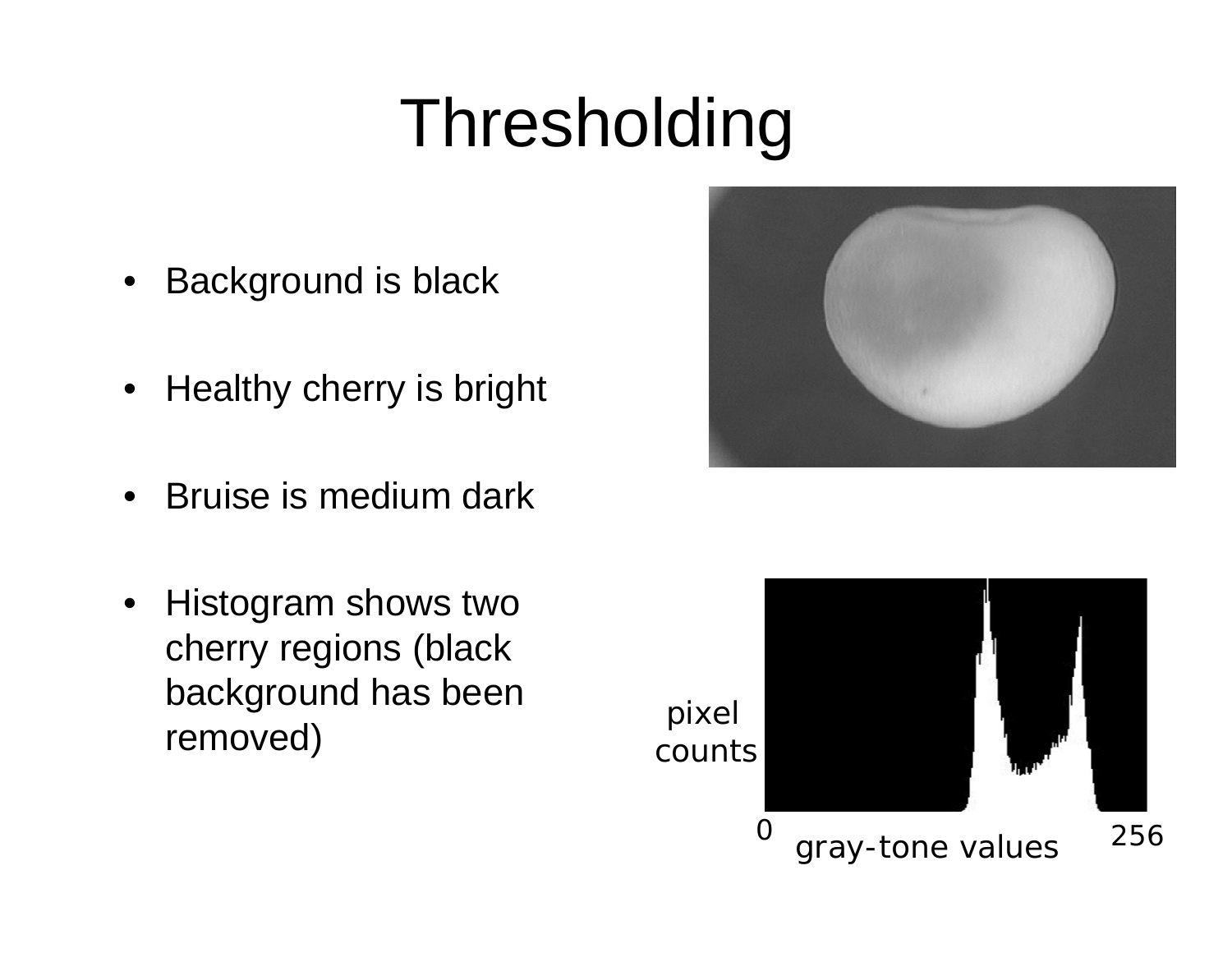## Automatic Thresholding: Otsu's Method

Assumption: the histogram is bimodal

Method: find the threshold **t** that minimizes the weighted sum of within-group variances for the two groups that result from separating the gray tones at value t.

t

Grp  $1 \mid$  Grp 2

Works well **if** the assumption holds.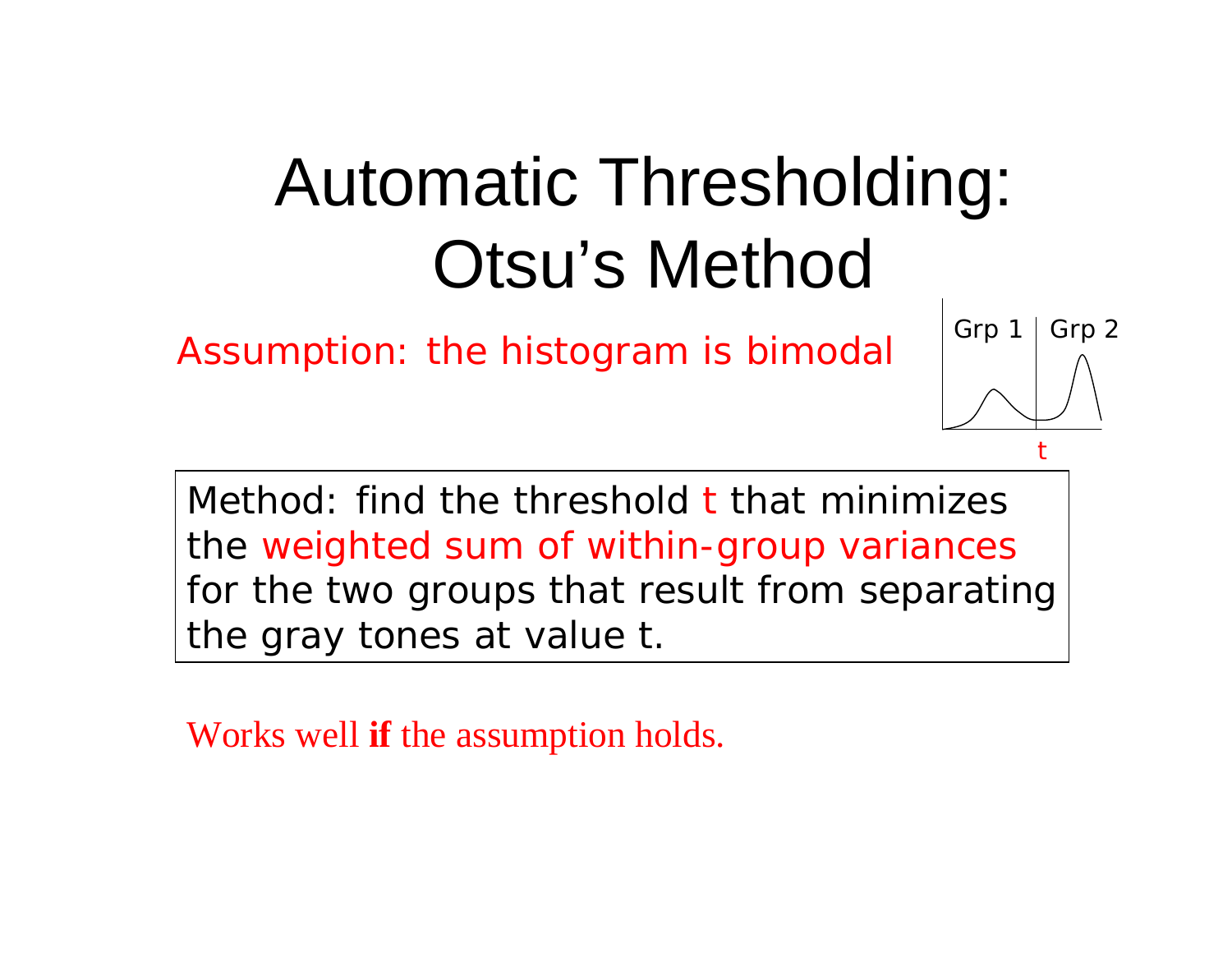### Thresholding Example



original image pixels above threshold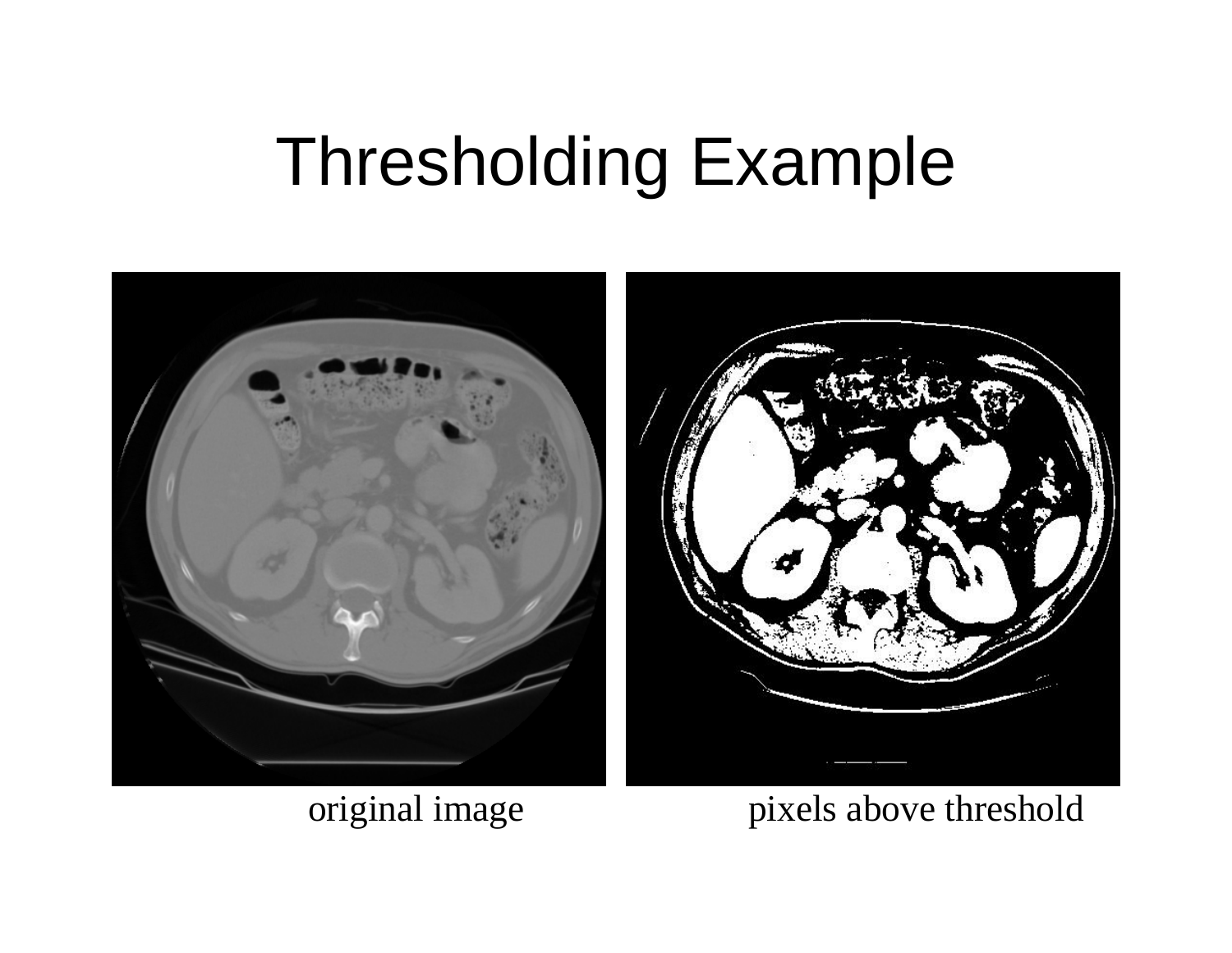### Mathematical Morphology

(Dilation, Erosion, Closing, Opening)

• Dilation

Dilation expands the connected sets of 1s of a binary image.

It can be used for

1. growing features



2. filling holes and gaps



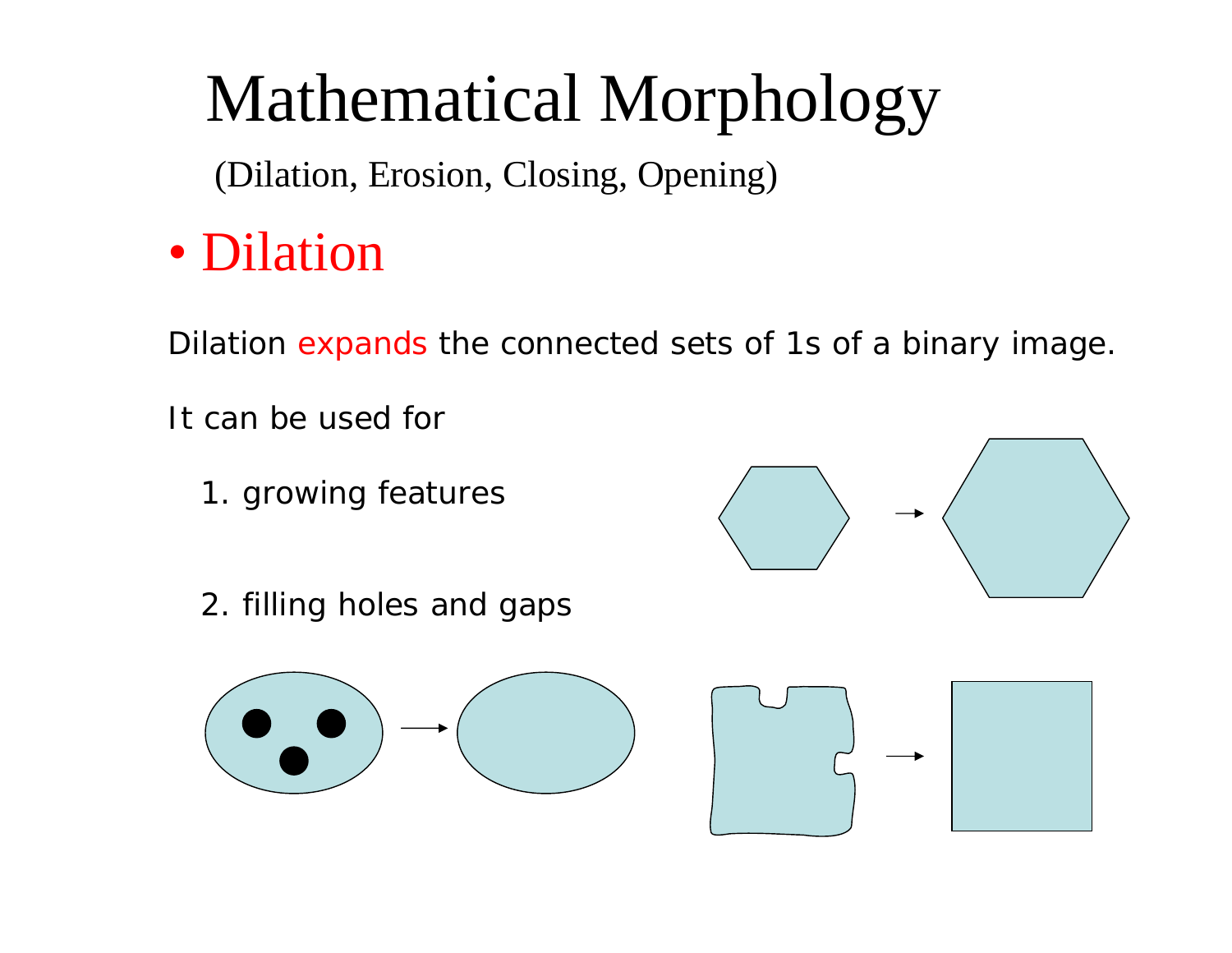#### $\bullet$ Erosion

Erosion shrinks the connected sets of 1s of a binary image.



2. Removing bridges, branches and small protrusions

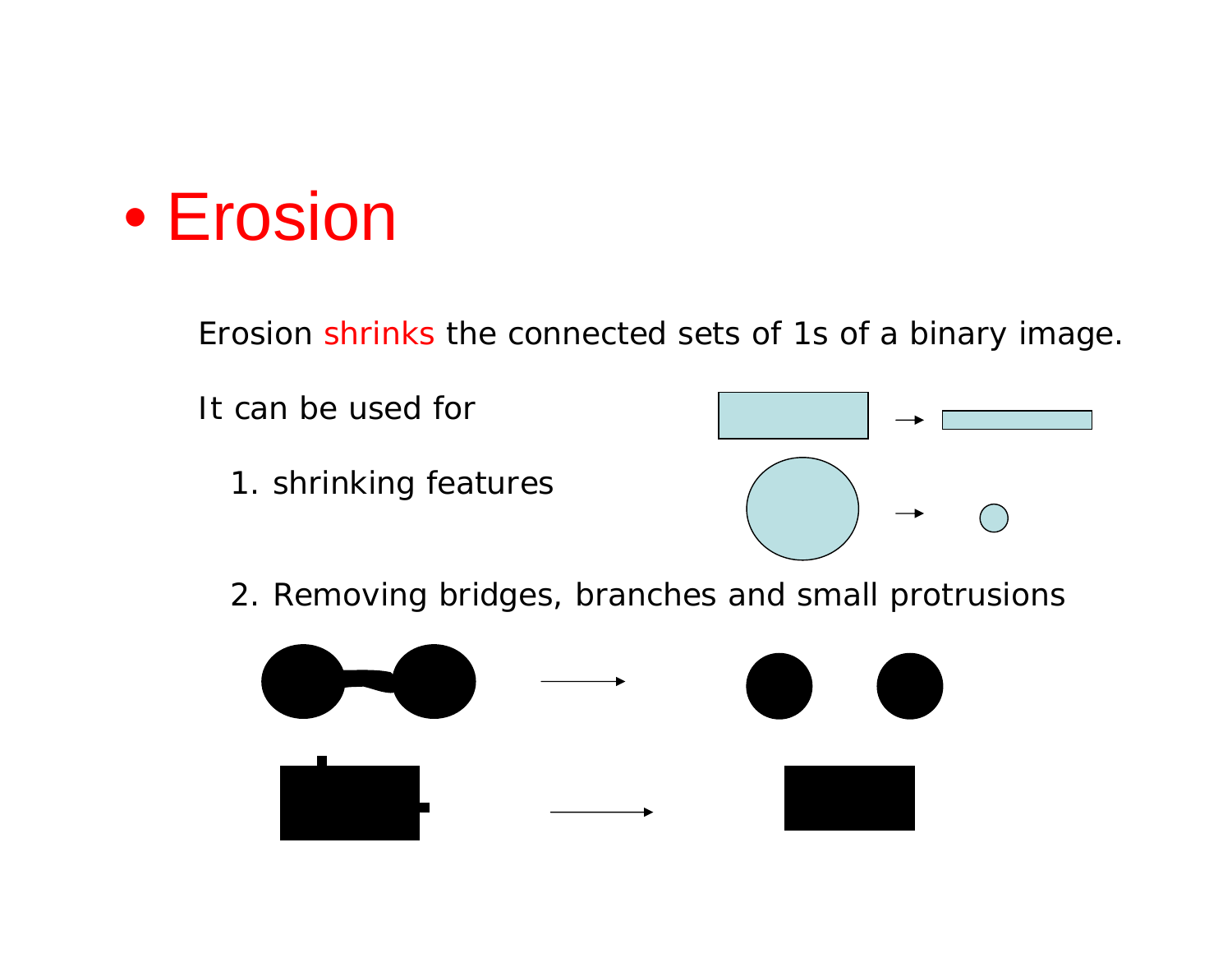### Structuring Elements

**A structuring element is a shape mask used in the basic morphological operations.**

**They can be any shape and size that is digitally representable, and each has an origin.**

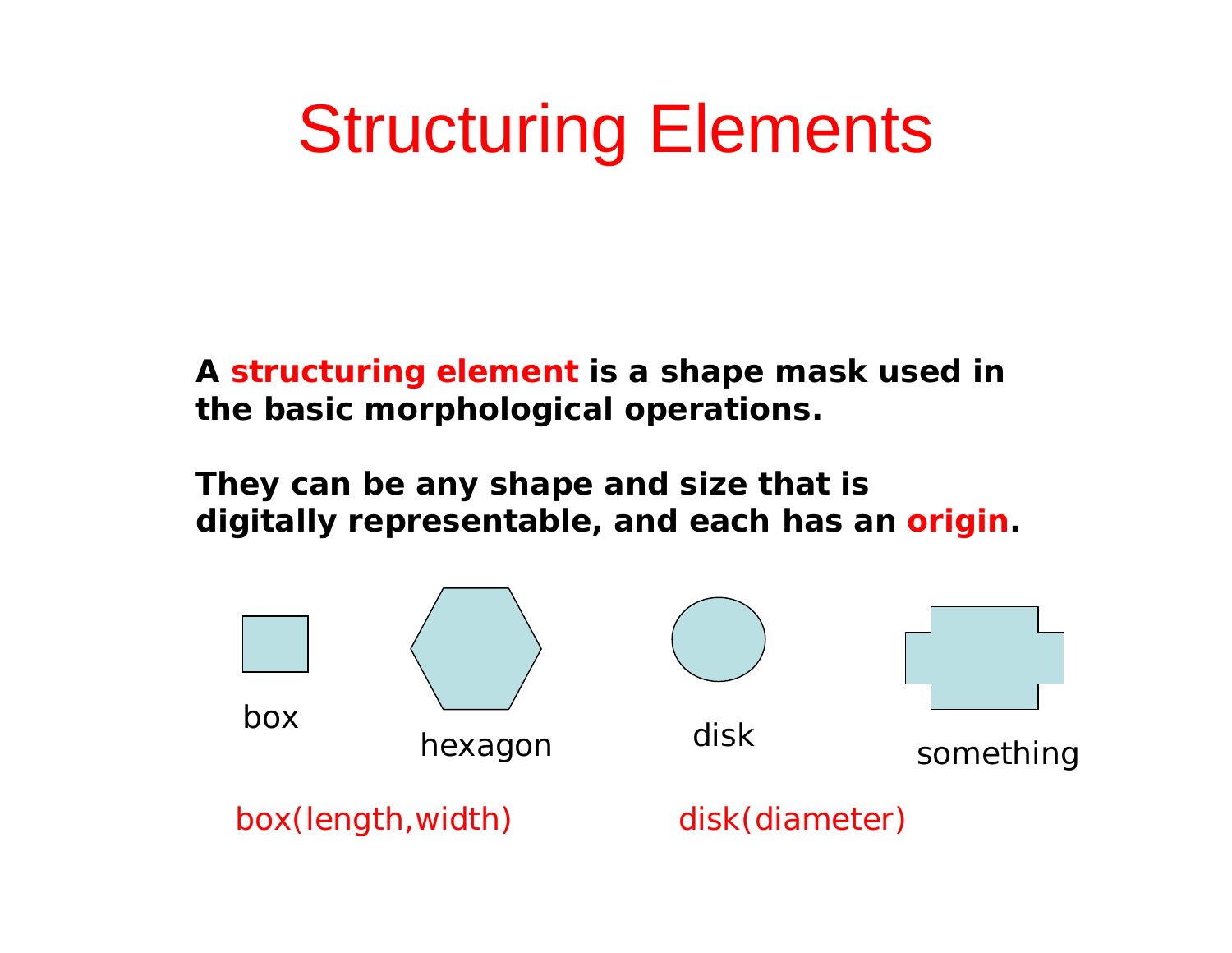### Dilation with Structuring Elements

The arguments to dilation and erosion are

- **1. a binary image B**
- **2. a structuring element S**

dilate(B,S) takes binary image B, places the origin of structuring element S over each 1-pixel, and ORs the structuring element S into the output image at the corresponding position.

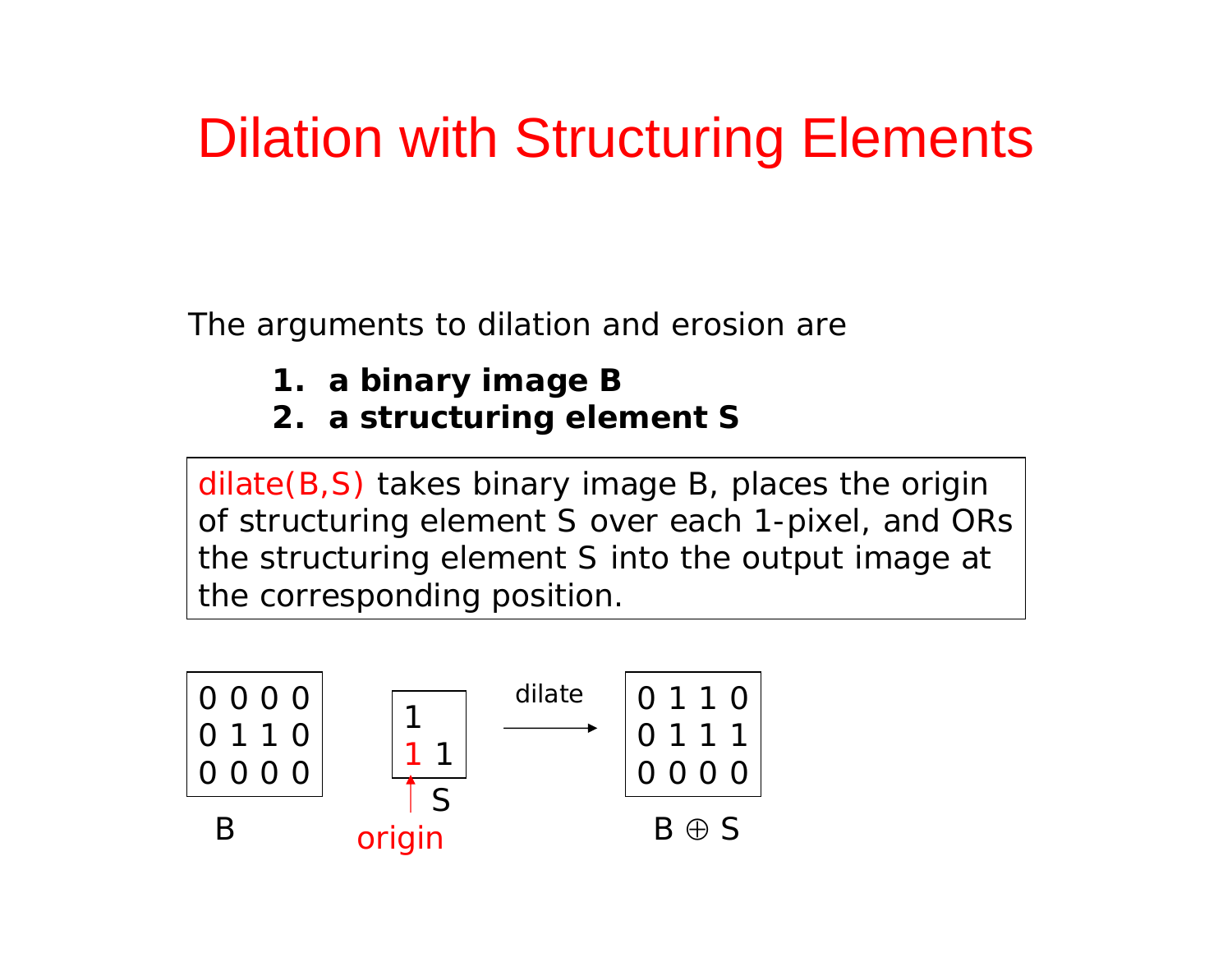#### Erosion with Structuring Elements

erode(B,S) takes a binary image B, places the origin of structuring element S over every pixel position, and ORs a binary 1 into that position of the output image only if every position of S (with a 1) covers a 1 in B.

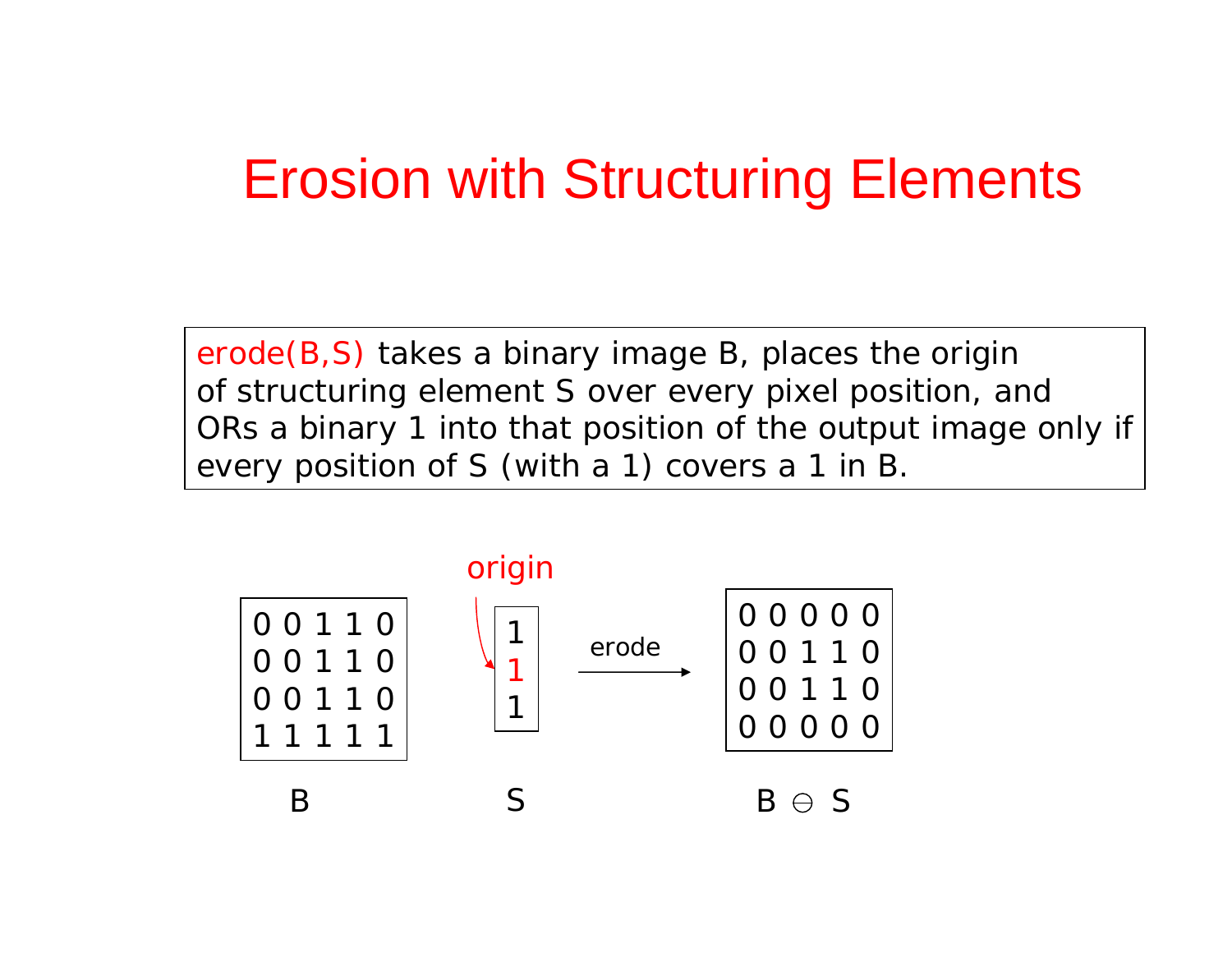# Opening and Closing

- Closing is the compound operation of dilation followed by erosion (with the same structuring element)
- Opening is the compound operation of erosion followed by dilation (with the same structuring element)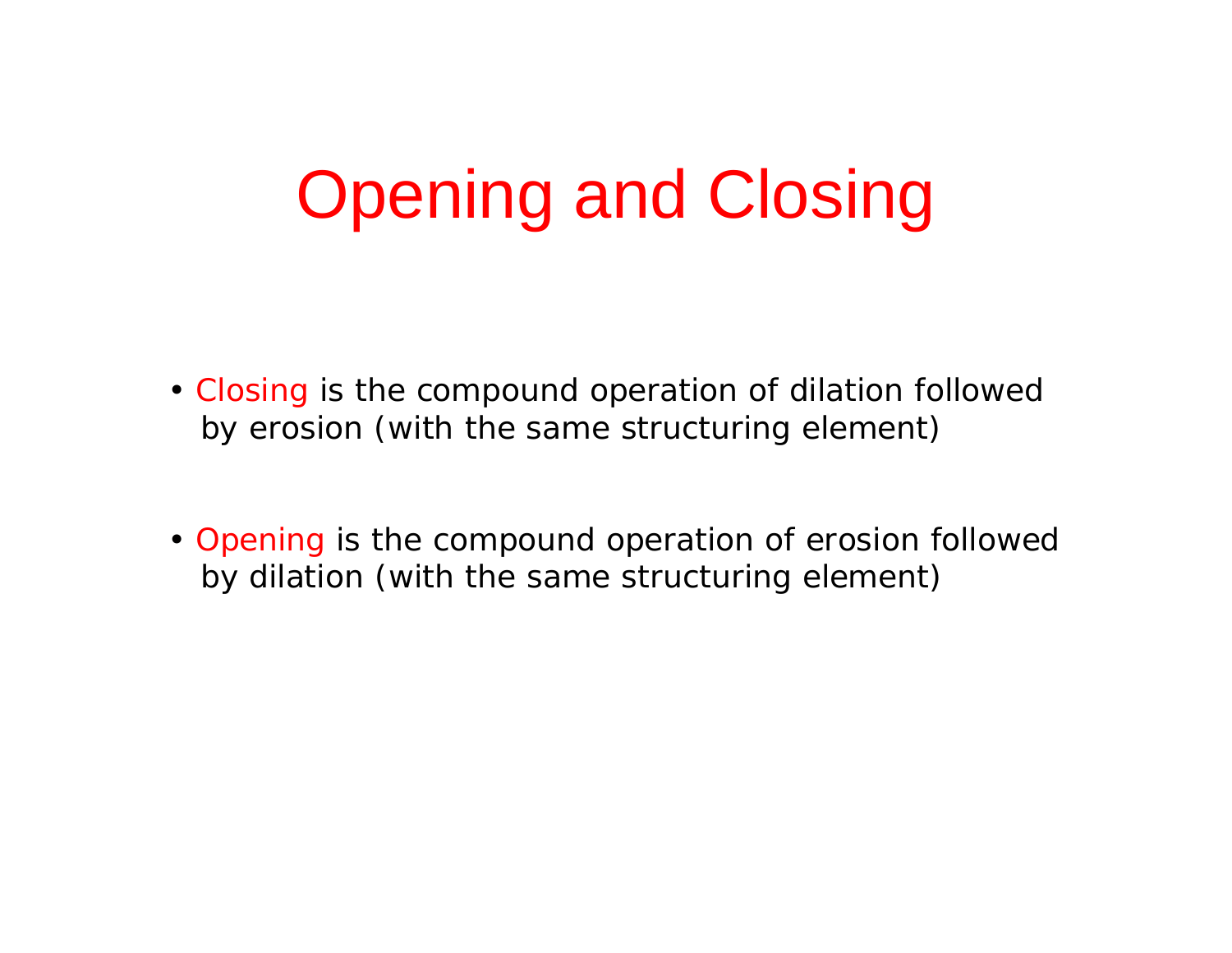| -9 | -9<br>-41        | 1<br>and in   | Ą,<br>nik (  |  |
|----|------------------|---------------|--------------|--|
|    |                  | 48<br>reder.  | 4<br>ratio   |  |
|    |                  | q,<br>n an    | 4<br>ndia.   |  |
|    | 1                | $\,$<br>ratio | 1            |  |
|    |                  | 7<br>ra Ba    | 4.<br>riddin |  |
|    | -3<br><b>THE</b> | 4<br>n Br     |              |  |
|    |                  |               |              |  |

a) Binary image  ${\bf B}$ 

|    | 4            | 1 | $\mathbf{1}$       | 4. | $\mathbf{1}$   | 1 |   |
|----|--------------|---|--------------------|----|----------------|---|---|
| Φ. | 1            | 1 | f.<br>n Br         |    | 1              | ī | 1 |
| a. | 1            | 1 | $\,$ $\,$<br>ra Ba |    | $\overline{1}$ | Ī | 1 |
|    | $\mathbf{1}$ | 1 | f<br>чH,           | щ. | $\mathbf 1$    | 1 | 1 |
|    | Ī            | 1 | 1                  | 1  | Ī              | 1 | 1 |
|    | 1            | 1 | f.<br>ra Ba        | щ. | 1              | 1 | 1 |
|    | 1            | 1 | 1<br>нHа           |    | ī              | Ī | 1 |
|    | r.           | 1 | нH,                |    |                |   |   |

c)<br> Dilation $B\oplus S$ 

|  | -7               | 48<br>      |      | 4<br>rath.   |  |
|--|------------------|-------------|------|--------------|--|
|  |                  | 4           |      | 4<br>n di    |  |
|  |                  |             |      |              |  |
|  | 1<br><b>1999</b> | 4<br>n Br   | <br> | 43<br>rath.  |  |
|  |                  | ×,          |      | -79<br>1980) |  |
|  |                  | 4<br>$\sim$ |      |              |  |
|  |                  |             |      |              |  |





b) Structuring Element  ${\bf S}$ 

|  |  | and a             |    |  |
|--|--|-------------------|----|--|
|  |  | п<br><b>STATE</b> | ×, |  |
|  |  | and a             |    |  |
|  |  |                   |    |  |
|  |  |                   |    |  |
|  |  |                   |    |  |

d)<br> Erosion $B\ominus S$ 

|  |   | stati            | J)         |  |
|--|---|------------------|------------|--|
|  |   | m                | J.<br>ь    |  |
|  |   | i.<br>and the co | 4<br>nika. |  |
|  | œ | i p<br>19.11     | Ĩ9         |  |
|  |   |                  | n          |  |
|  |   |                  |            |  |
|  |   |                  |            |  |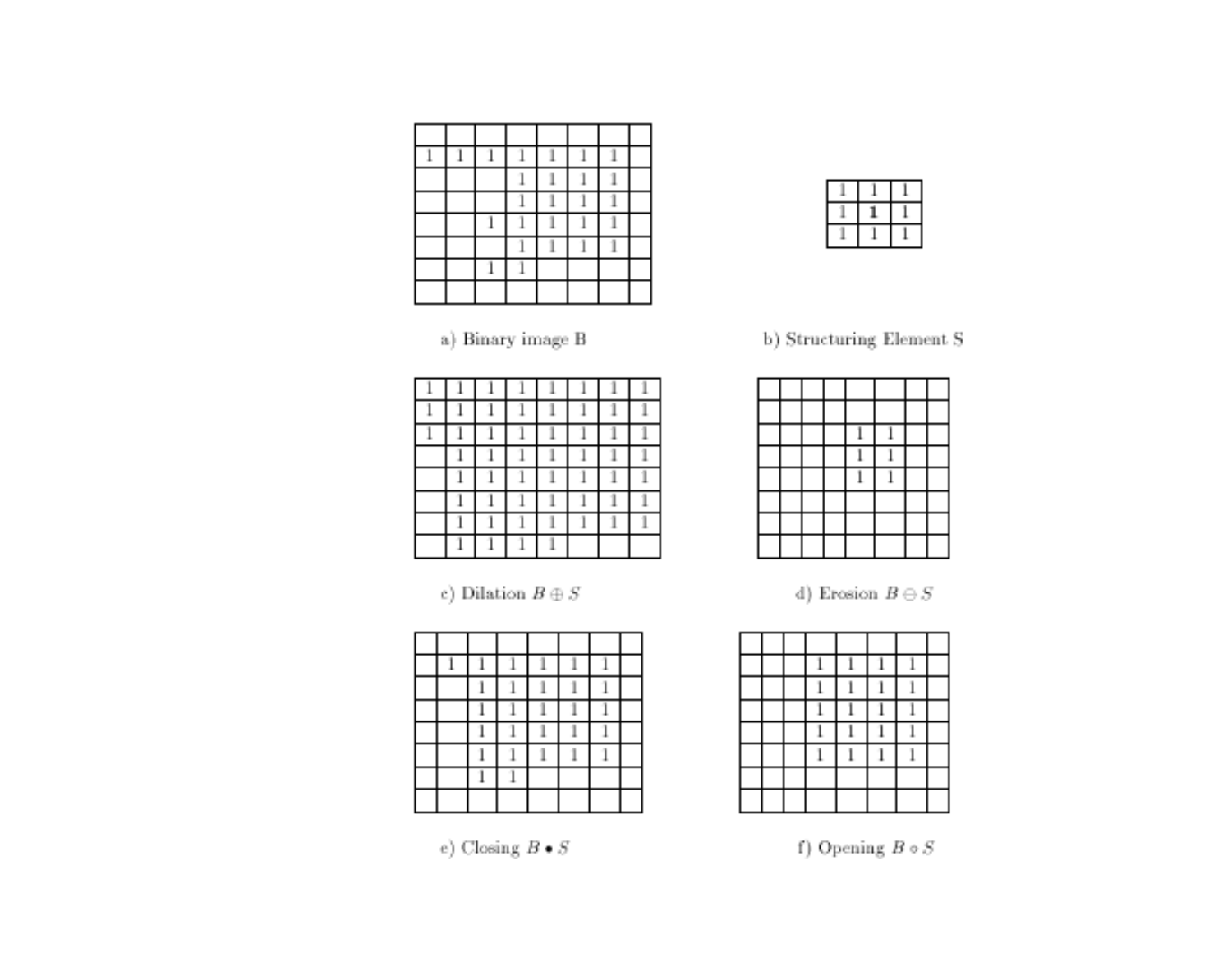## Application: Gear Tooth Inspection



original binary image



detecteddefects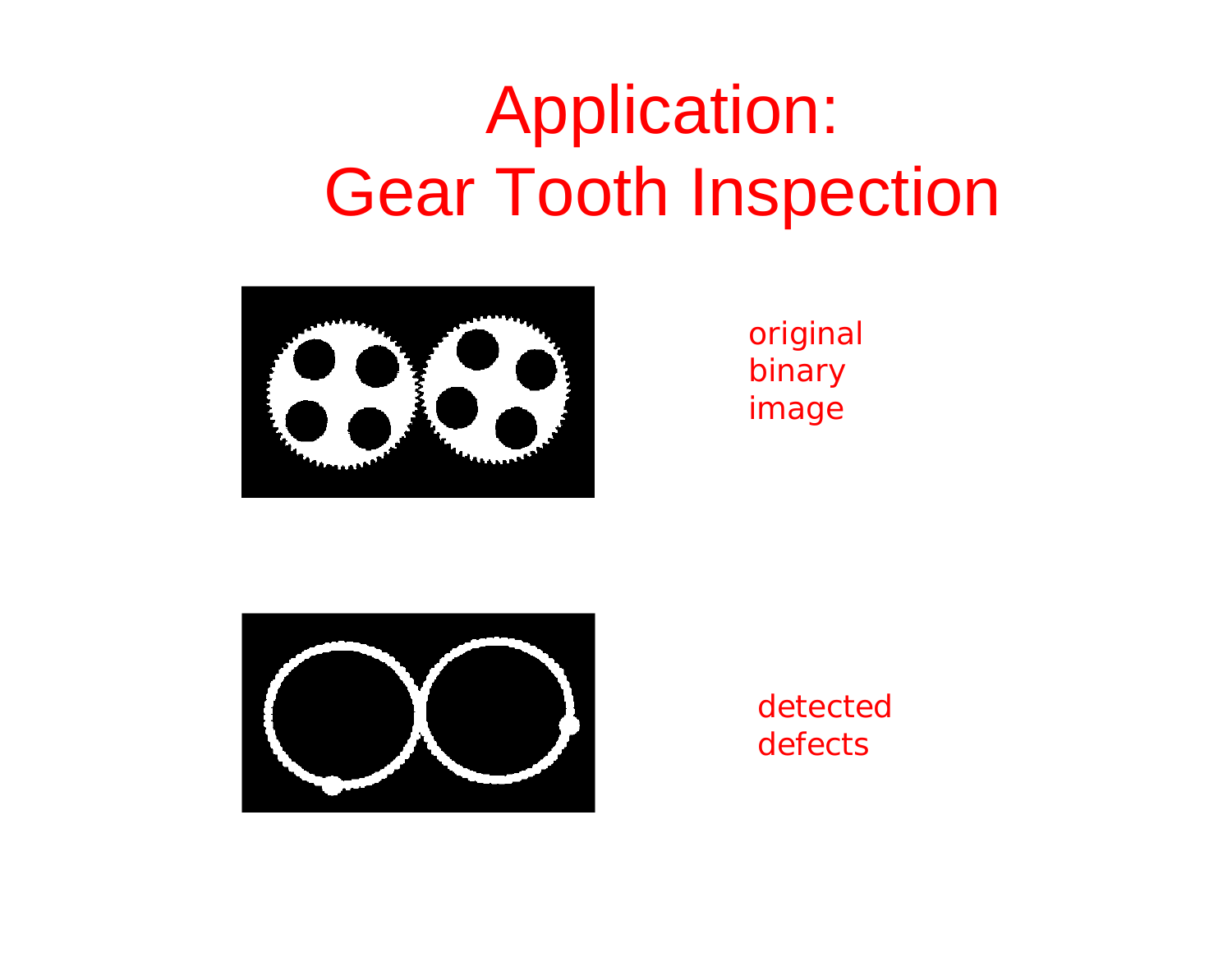### Connected Components Labeling

Once you have a binary image, you can identify and then analyze each **connected set of pixels**.

The connected components operation takes in a binary image and produces a **labeled image** in which each pixel has the integer label of either the background (0) or a component.

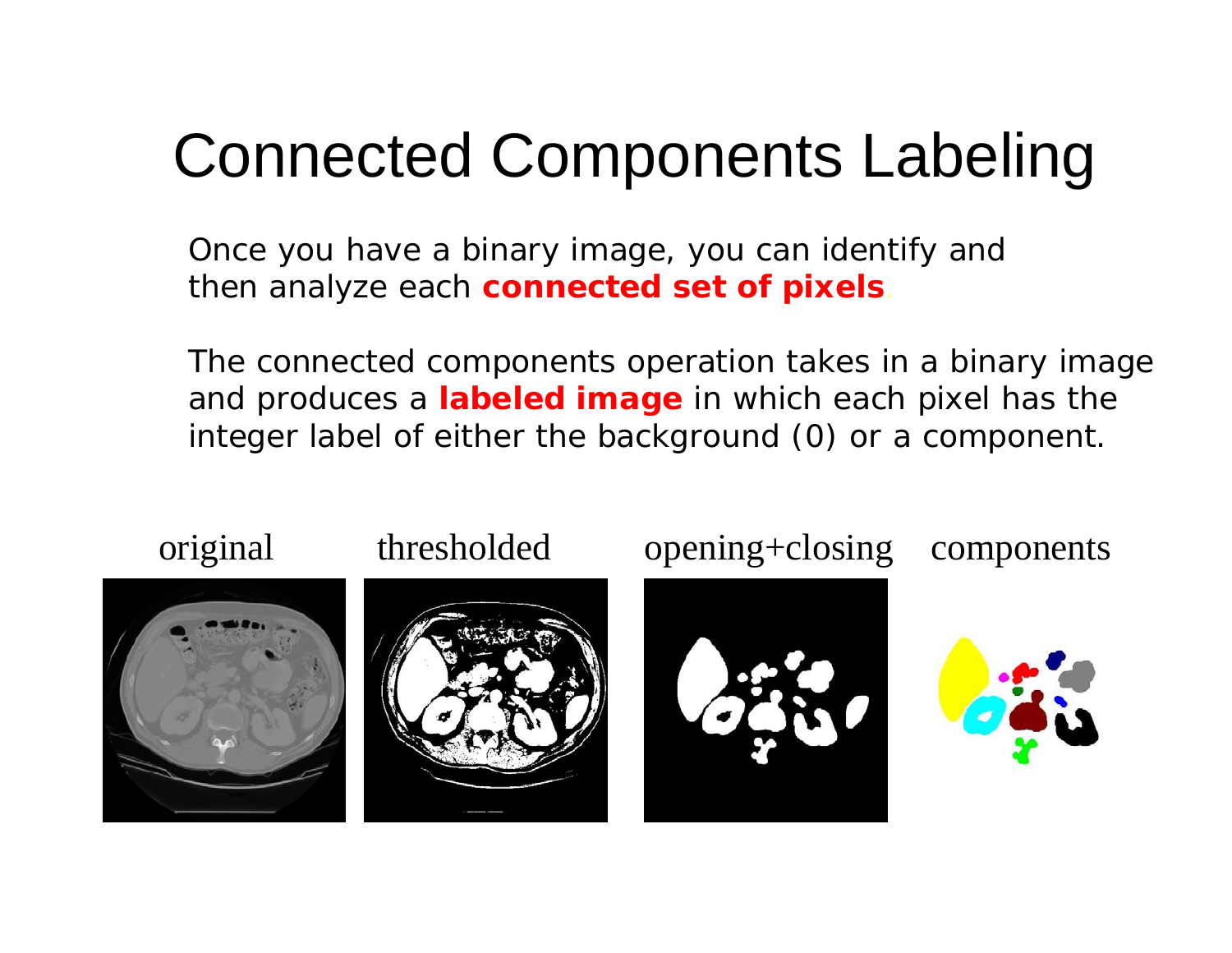# Methods for CC Analysis

- 1. Recursive Tracking (almost never used)
- 2. Parallel Growing (needs parallel hardware)
- 3. Row-by-Row (most common)
	- a. propagate labels down to the bottom, recording equivalences
	- b. Compute equivalence classes
	- c. Replace each labeled pixel with the label of its equivalence class.